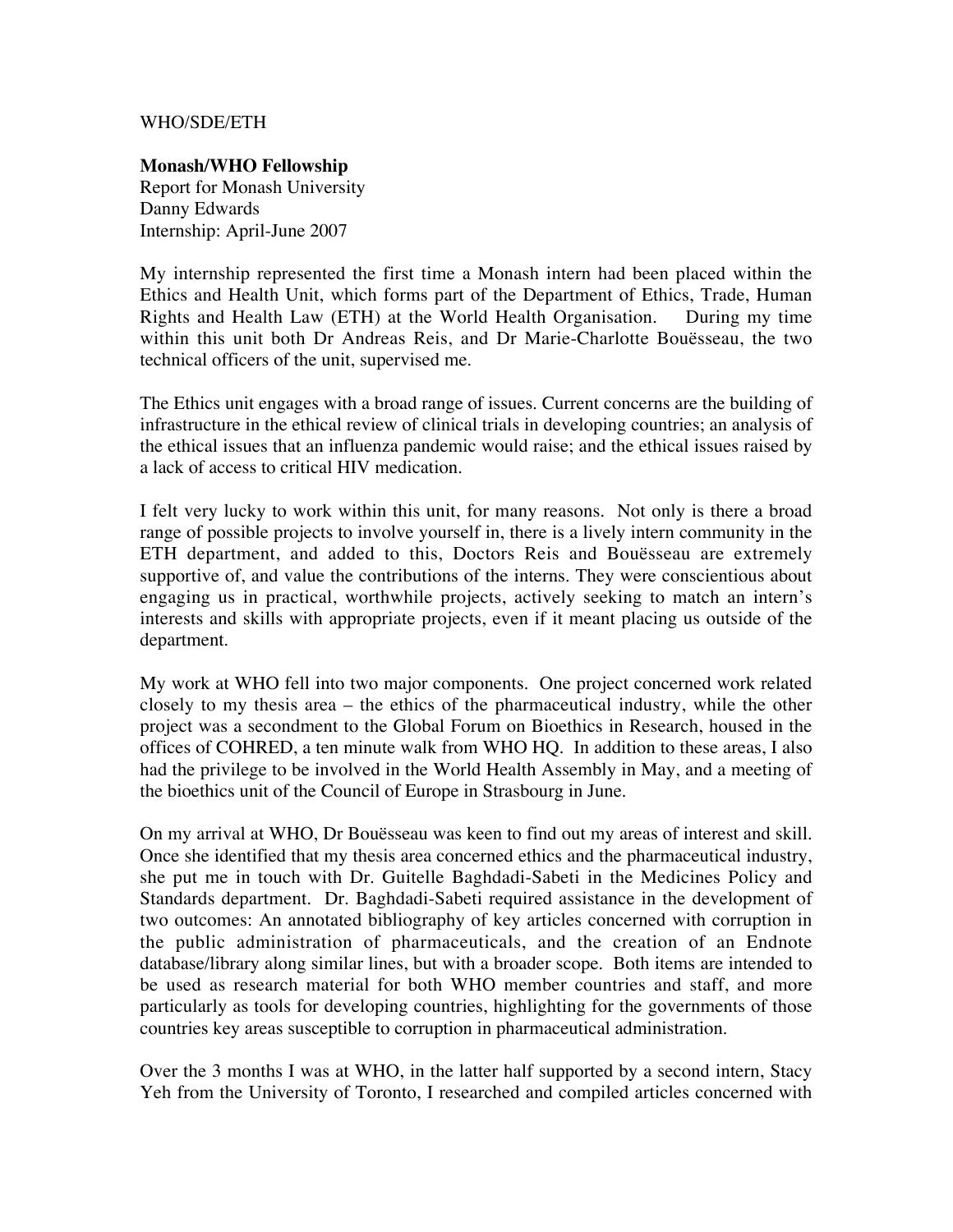corruption in all areas of the pharmaceutical supply chain – from research and development, to manufacture, through to licencing, prescription and dispensing. Areas of corruption identified were the production of counterfeit pharmaceuticals, the bribing of border officials, concealment of negative trial results, theft, and public officials being bribed to drafting laws favourable to the pharmaceutical industry. Stacey and I located almost 200 published articles, magazine investigations, white papers and books.

The second stage involved paring down the articles located, through two screening processes. The first involved deciding which articles were to be kept in an online Endnote database. We drafted a set of criteria for deciding which articles were relevant, trustworthy, and did not duplicate information, and in this way we selected 135 articles. Each article was tagged with its abstract, and key identifying information, and filed into the electronic database.

The final stage involved selecting articles to be included in the annotated bibliography: *Corruption and Ethical Issues in the Pharmaceutical Sector.* This bibliography is currently under first draft review and will hopefully be published sometime in 2008. 47 articles were selected as definitive assessments on general corruption, corruption in the administration of pharmaceuticals, and corruption in each step of the pharmaceutical supply chain. Each article was summarised, catalogued by topic, and placed within the context of a general introduction and conclusion. The bibliography also provides key figures related to pharmaceutical corruption, and provides a list of helpful websites.

The second major engagement during my time at WHO was a secondment to the Secretariat of the Global Forum on Bioethics in Research (GFBR). The Ethics and Health Unit are on the steering committee of the GFBR. While working at the secretariat, I was supervised by Ms. Sandra Realpe, the Ethics Officer for the GFBR. The major task I was assigned was to revive and maintain the 'memory' of the GFBR, through updating the website, and developing communications tools.

The GFBR is a global forum that seeks to build capacity in the ethical review of research in developing countries. To this end, they have met 8 times, semi-annually over the 7 years, building relationships with the ethics review communities in developing countries, raising issues to debate, and by supporting and mentoring those involved in the ethical review of clinical trials. During the course of my work reviving the GFBR website (www.gfbronline.com) I conducted a historical survey of each of the previous fora: identifying when and where each forum was held, which participants were present, who the partners were, which case studies were discussed, which topics were raised, any salient points raised during the discussions, and seeking out meeting reports for each forum. This work allowed me to network with many key players in the area of bioethics in research, from South America to Eastern Europe, Thailand to South Africa. Once I had a complete set of information for each forum, it was added to the website.

A secondary piece of work I was engaged in was developing a tool for communicating with all the stakeholders of the GFBR. To this end I designed and developed a quarterly newsletter, and was in charge of publishing the Spring edition. The newsletter contained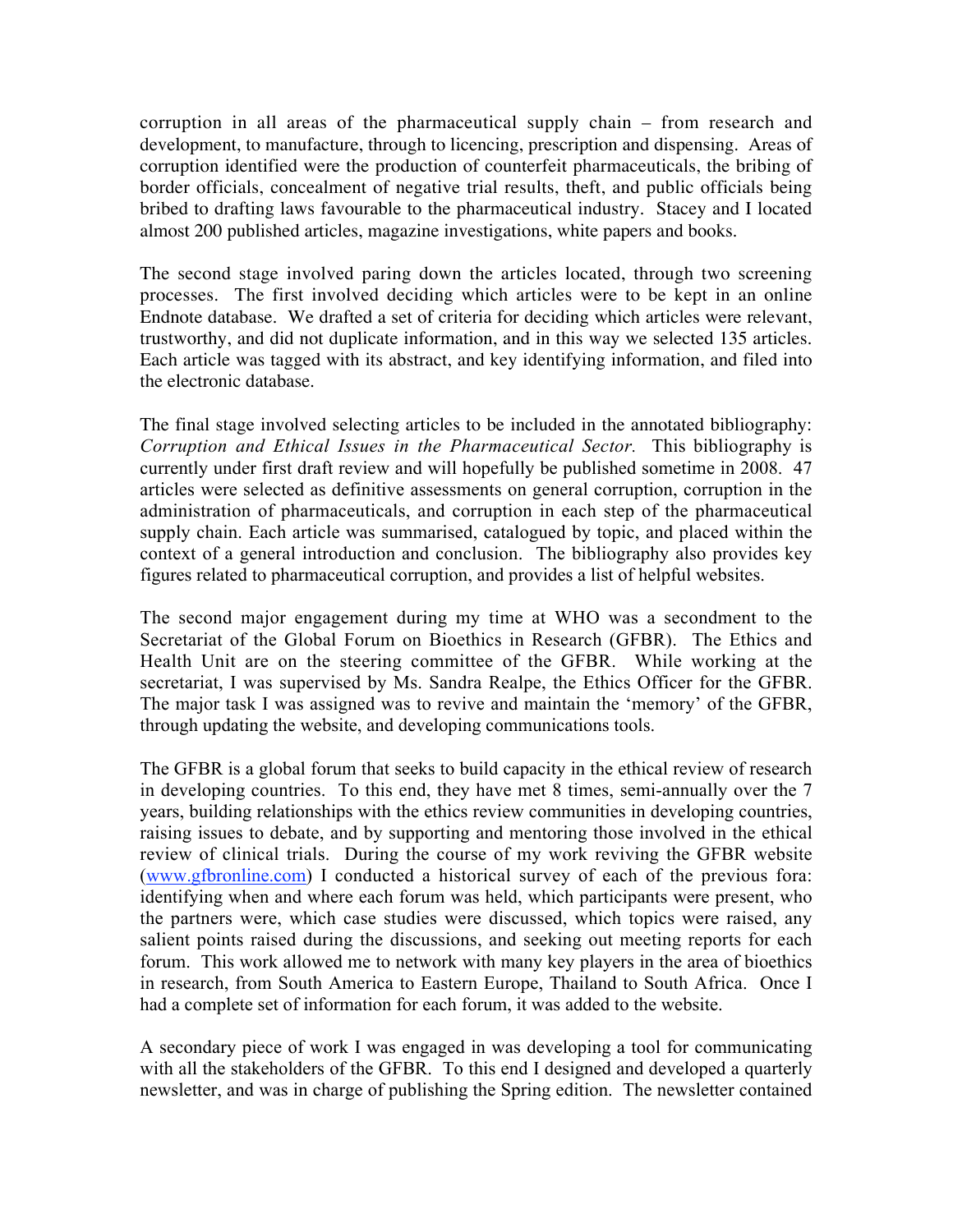updates on upcoming forums, provided introductions to the members of the Secretariat, and detailed some of the history of the GFBR.

Finally, I was privileged enough to be invited to attend the  $8<sup>th</sup>$  Global Forum on Bioethics in Research, held in Vilnius, Lithuania at the end of June. The topics discussed were the building of infrastructure in ethics and research (how to train ethics committees, what courses were most suitable, specific training issues faced by developing countries) and ethical issues raised by researching mental health patients. During the course of the forum I was able to meet people from a variety of countries, and with a variety of experiences, all with an interest in and concern for the treatment of patients on clinical trial situations. Finally, the host, Dr. Eujenijus Gefenas from the University of Vilnius, ensured that the participants were able to experience Lithuanian culture, with a tour of the Vilnius Old Town (a UNESCO world heritage listed site) a Lithuanian banquet, and a concerto performance in one of the churches in the University.

Aside from these two central projects, I also had the luck and the pleasure to be involved in representing the Ethics and Health Unit at the  $60<sup>th</sup>$  World Health Assembly, held at the Palais des Nations. Highlights were watching Dr. Margaret Chan give her opening address, and also disseminating information about the work of the Ethics and Health unit to visiting Ministers of Health from member countries. Dr Bouësseau also ensured that I travelled to Strasbourg in early June to attend a meeting of the Council of Europe Steering Committee on Bioethics. The WHO has observer status on this committee, and thus does not have any voting power, but is invited to comment on issues being discussed. During this particular meeting I was able to see the process of drafting legislation regarding the sale and use of genetic tests in member countries of the Council of Europe. In addition to these activities, my time at WHO was kept full through attending various seminars, commenting on documents that the unit was producing, and helping to maintain databases and websites related to the work of the department.

I cannot overstate how incredible the experience I had at WHO this last spring was. I have had the opportunity to witness a World Health Assembly, to watch European legislation being drafted, to contribute to a bibliography that will be published as a WHO document, and to contribute to the valuable work of the GFBR and attend one of their forums. I would strongly recommend the Monash-WHO fellowship to anyone with an interest in bioethics who wishes to see how it is applied at the global policy level. The value of this experience, in terms of developing professional skills, general education, developing a global perspective and making valuable contacts in the industry, cannot be exaggerated.

If I had the opportunity to do it all over again, I wouldn't hesitate. The best advice I can give to the next Monash fellow at WHO is simply to get involved. Join the intern community, go to happy hour on Wednesday nights, go to the lunchtime seminars, and visit other departments at the WHO, to see if their work interests you. Take hold of as many opportunities as you possibly can. And on a practical note, book accommodation sooner, rather than later.